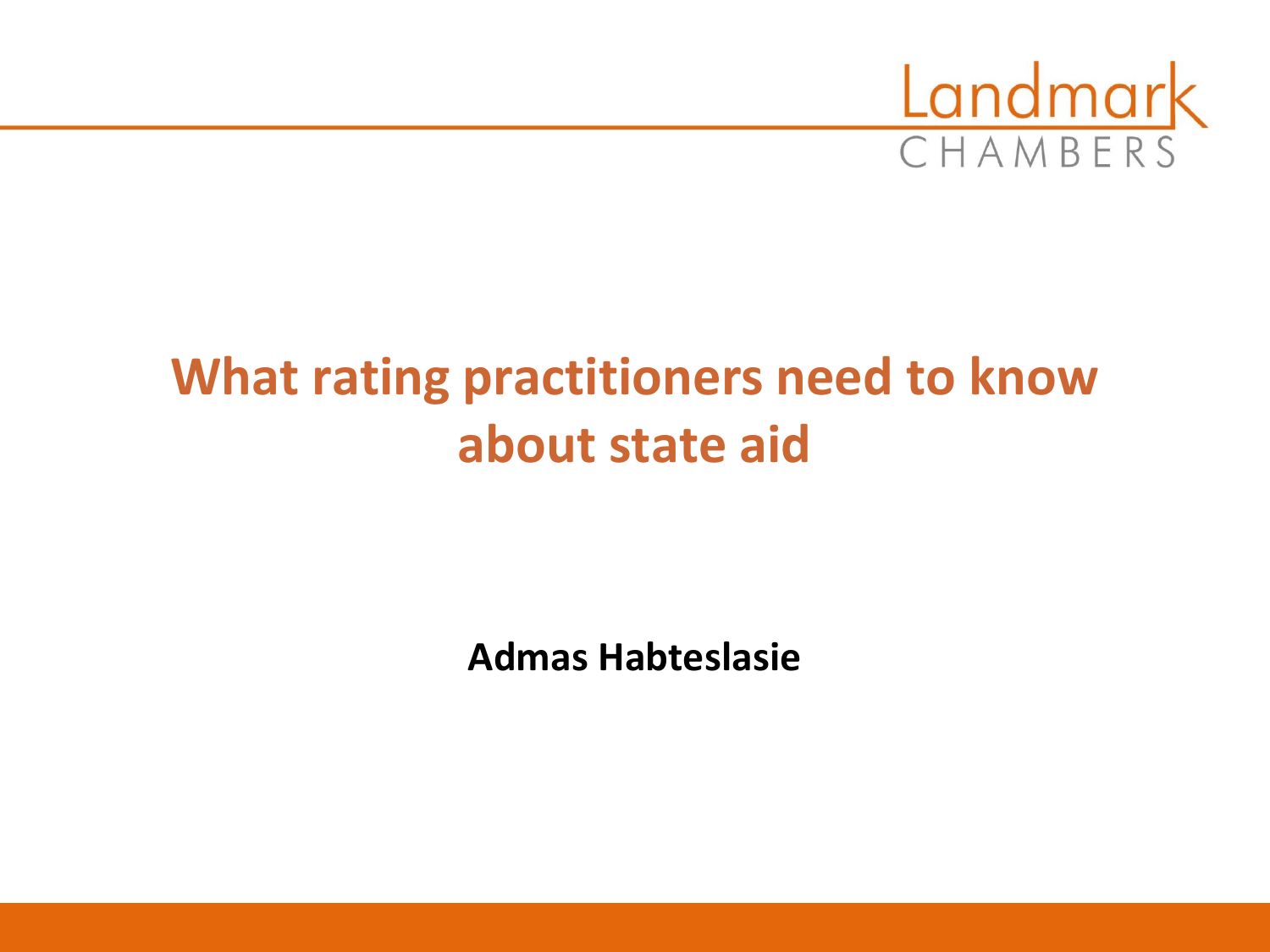#### **What is state aid?**

- European Single Market: free market philosophy free movement of people, services and goods
- Assistance from member states which distorts internal market = prohibited. State aid is an example of this.
- *'any aid granted by a Member State … in any form whatsoever which distorts or threatens to distort competition by favouring certain undertakings or the production of certain goods shall, in so far as it affects trade between Member States, be incompatible with the internal market':* Art.107 of the Treaty on the Functioning of the European Union ("TFEU")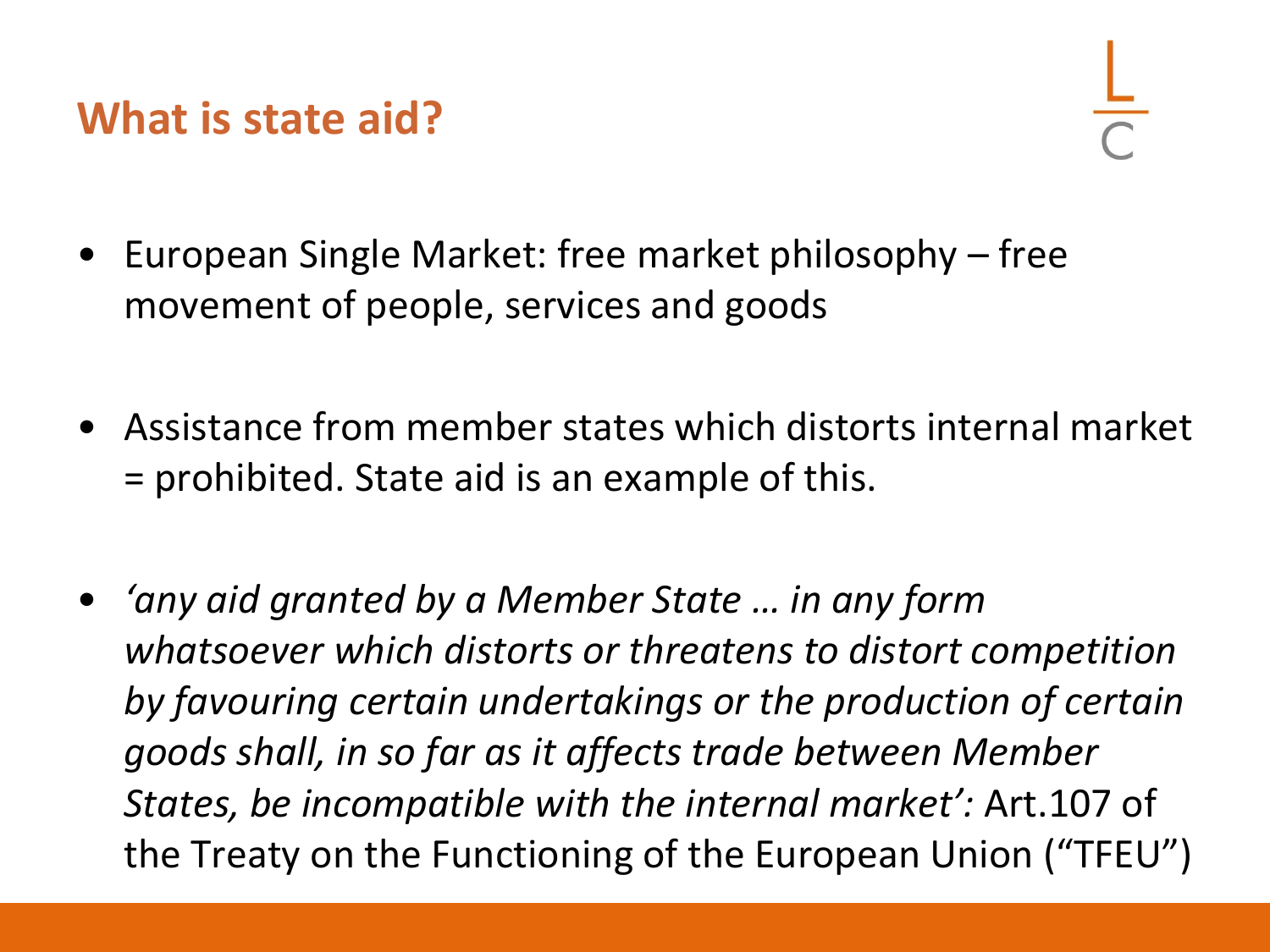**Relevance to rating practitioners?**

- Tax relief is capable of constituting aid: *Italy v Commission* [1974] ECR 709. Case 173/73.
- Therefore, business rates relief schemes are capable of falling within the state aid prohibition:
	- Discretionary relief
	- Mandatory relief?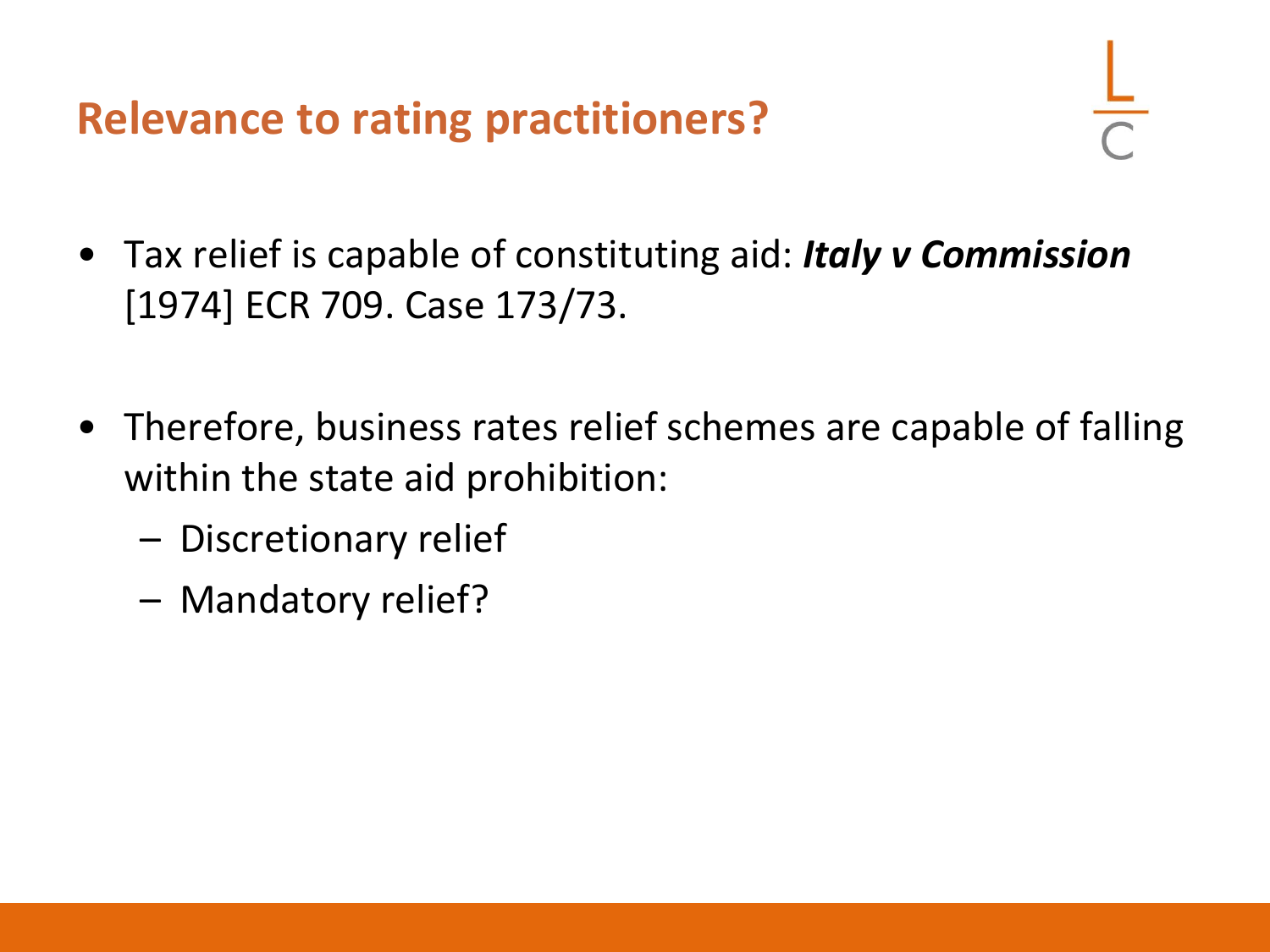#### **EU law prohibition of state aid**

- Codified in Art.107 of the Treaty for European Union
- EU member states are required to notify the European Commission of any plans to grant or alter state aid: Art.108(3).
- There is a formal investigation procedure that is led by the Commission and, if unlawful state aid has been granted, it is subject to recovery (plus interest) from the recipient: see Art.108 TFEU and Council Regulation (EU) 2015/1589.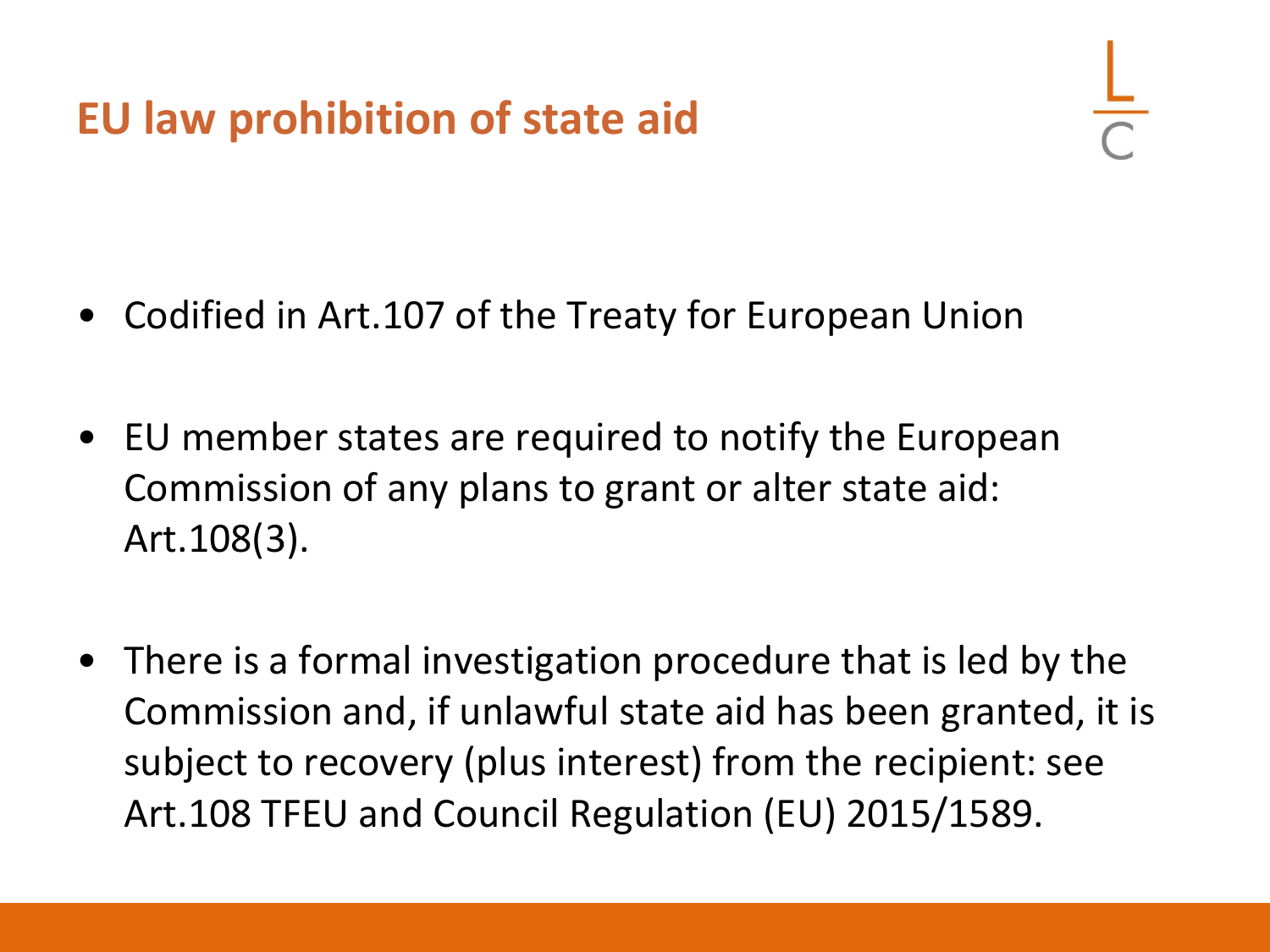**Exceptions to prohibition on state aid**

- Aid could be such that it does not meet definition  $-e.g.$  does not favour certain undertakings or distort competition
- Other specified exceptions in TFEU
- **'De minimis'** aid is not considered to be unlawful state aid
	- Most likely issue to arise
	- Criteria are set out in Commission Regulation 1407/2014 ("the De Minimis Regulation")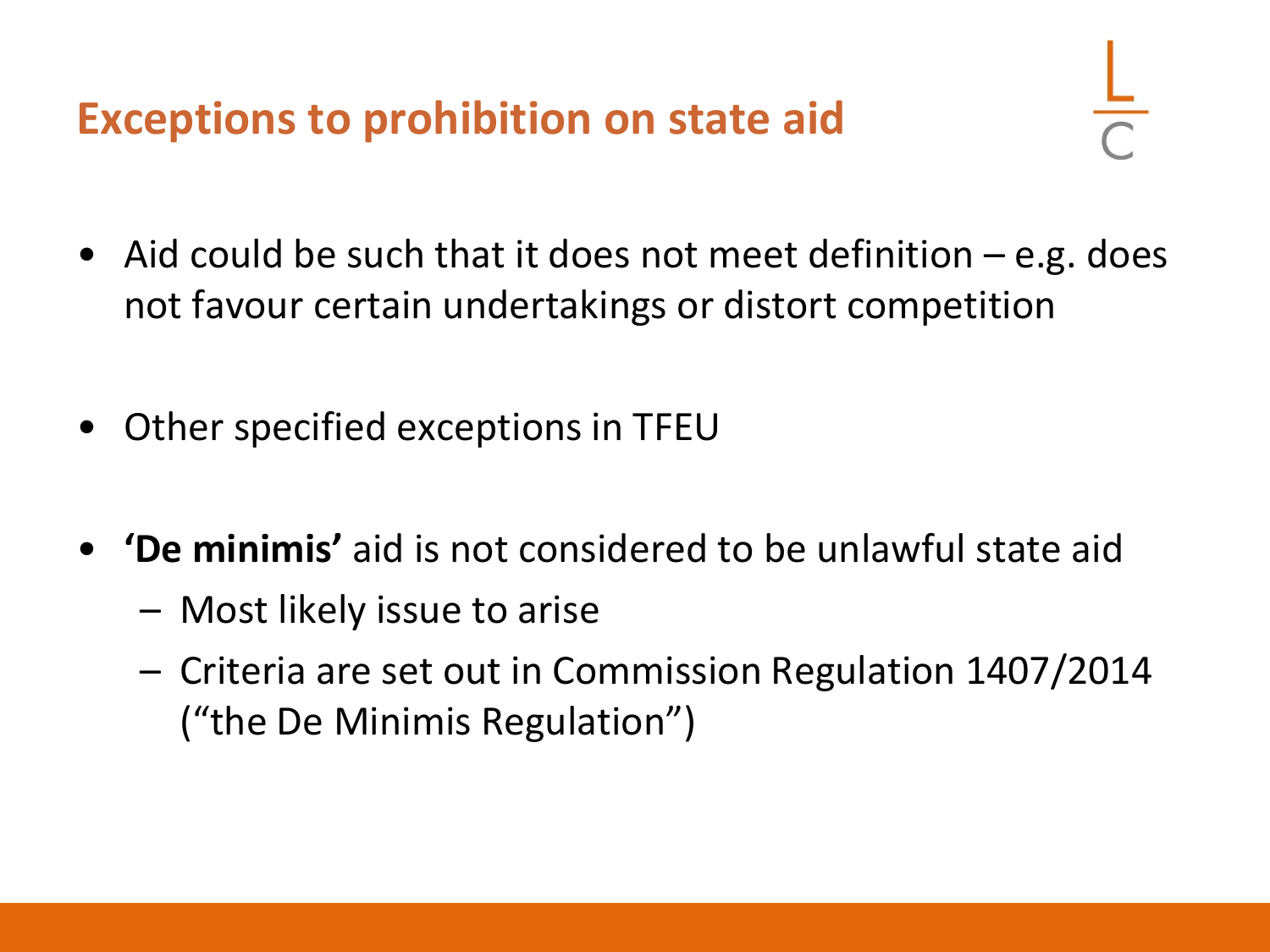**When is aid/tax relief 'de minimis'?**

- Total amount is less than €200,000 over three years
- NB other criteria:
	- Assistance to undertakings in road haulage, agricultural production, coal sector or 'undertakings in difficulty' (e.g. in administration)
	- Lower ceiling for undertakings involved in road transport: €100,000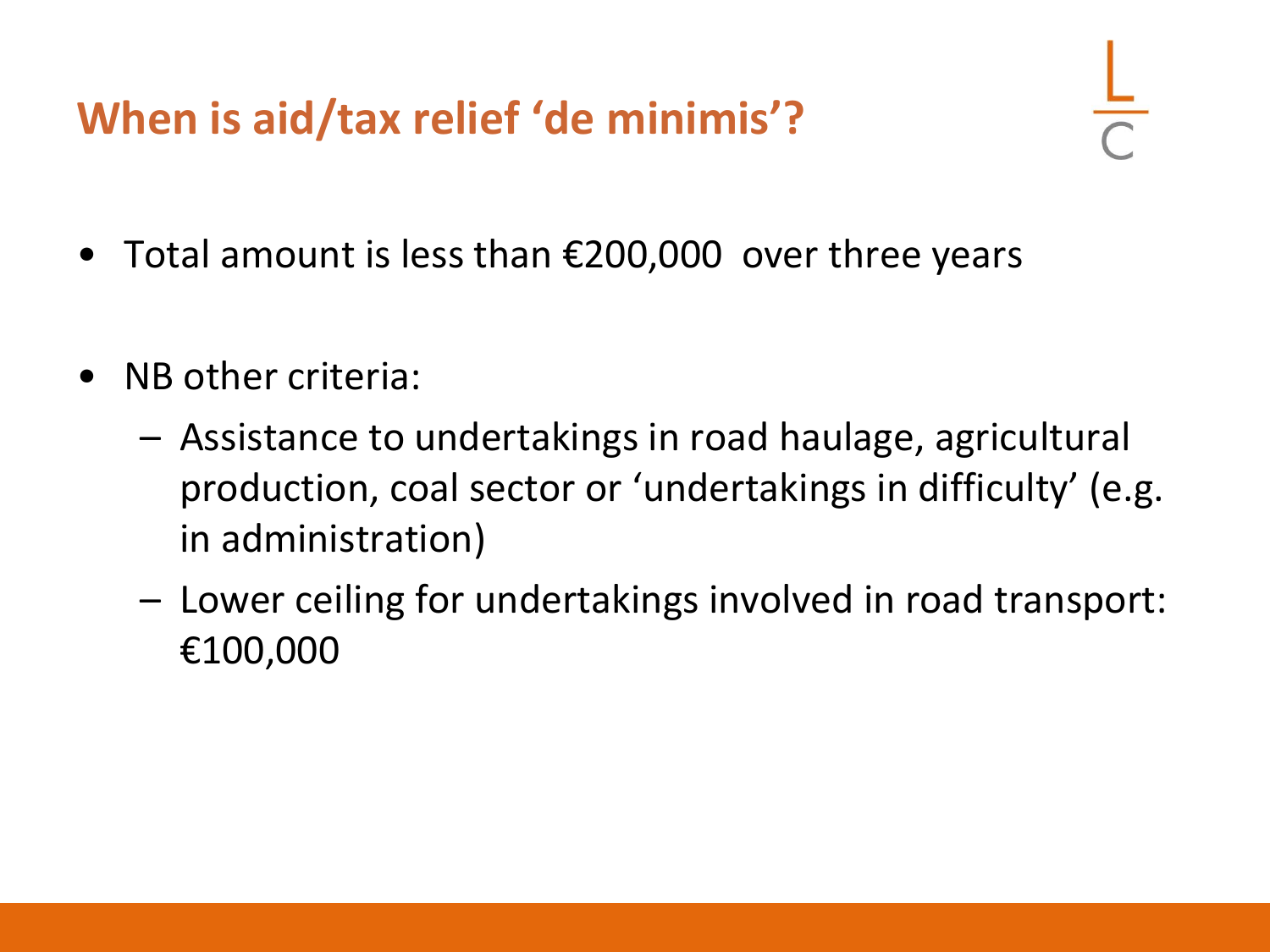# **Discretionary business rates relief and state aid**

- Power in s.47 of the 1988 Act, as amended by s.69 of the Localism Act 2011
- What is the position if billing authority gives relief in excess of *de minimis* limit?
- Isn't this unlawful? What happens?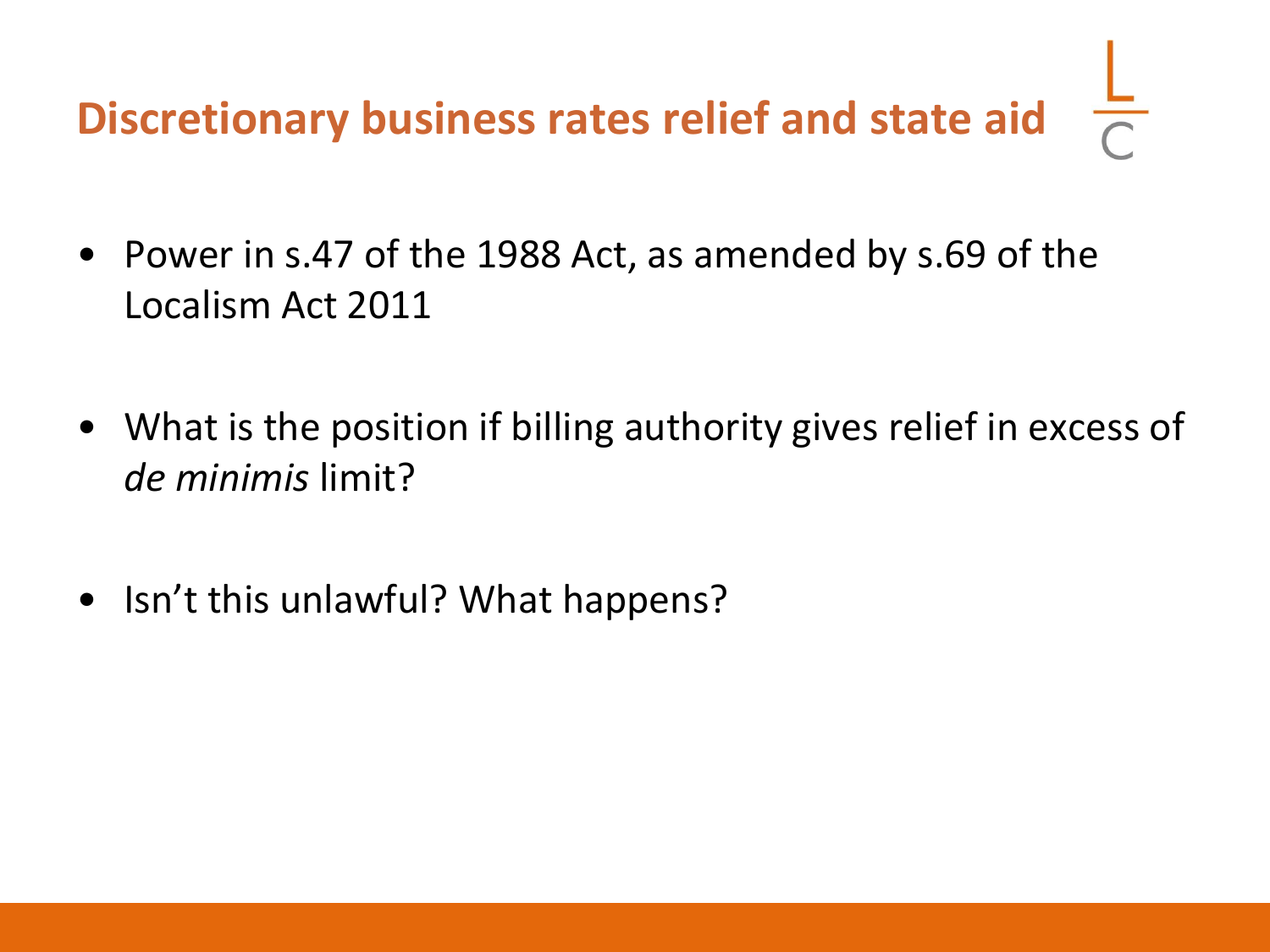### **What is the position if billing authority gives relief in excess of** *de minimis* **limit?**

- Where domestic law is in conflict with EU law, the former will be disapplied by the courts: *R v Secretary of State for Transport, ex p Factortame Ltd* [1991] 1 AC 603
- Therefore, one possibility: judicial review of discretionary relief decision
	- If challenged before Court, grant of state aid will be quashed
	- Local authority may recover sum paid, with interest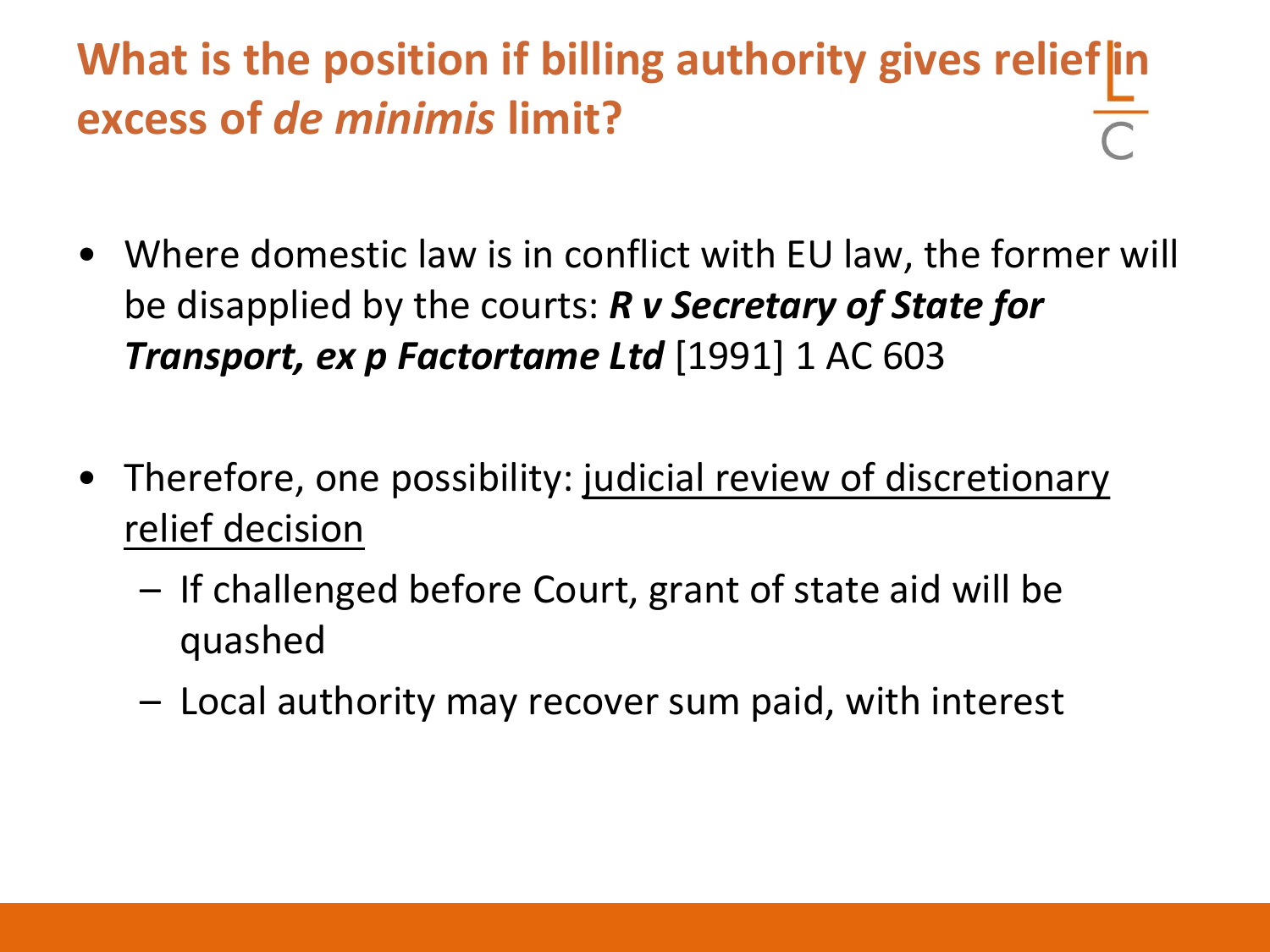# **Judicial review of a discretionary relief decision**

 $\frac{1}{\sqrt{2}}$ 

- Who will challenge?
	- Other ratepayers? Unlikely in practice
	- Most likely: council itself!

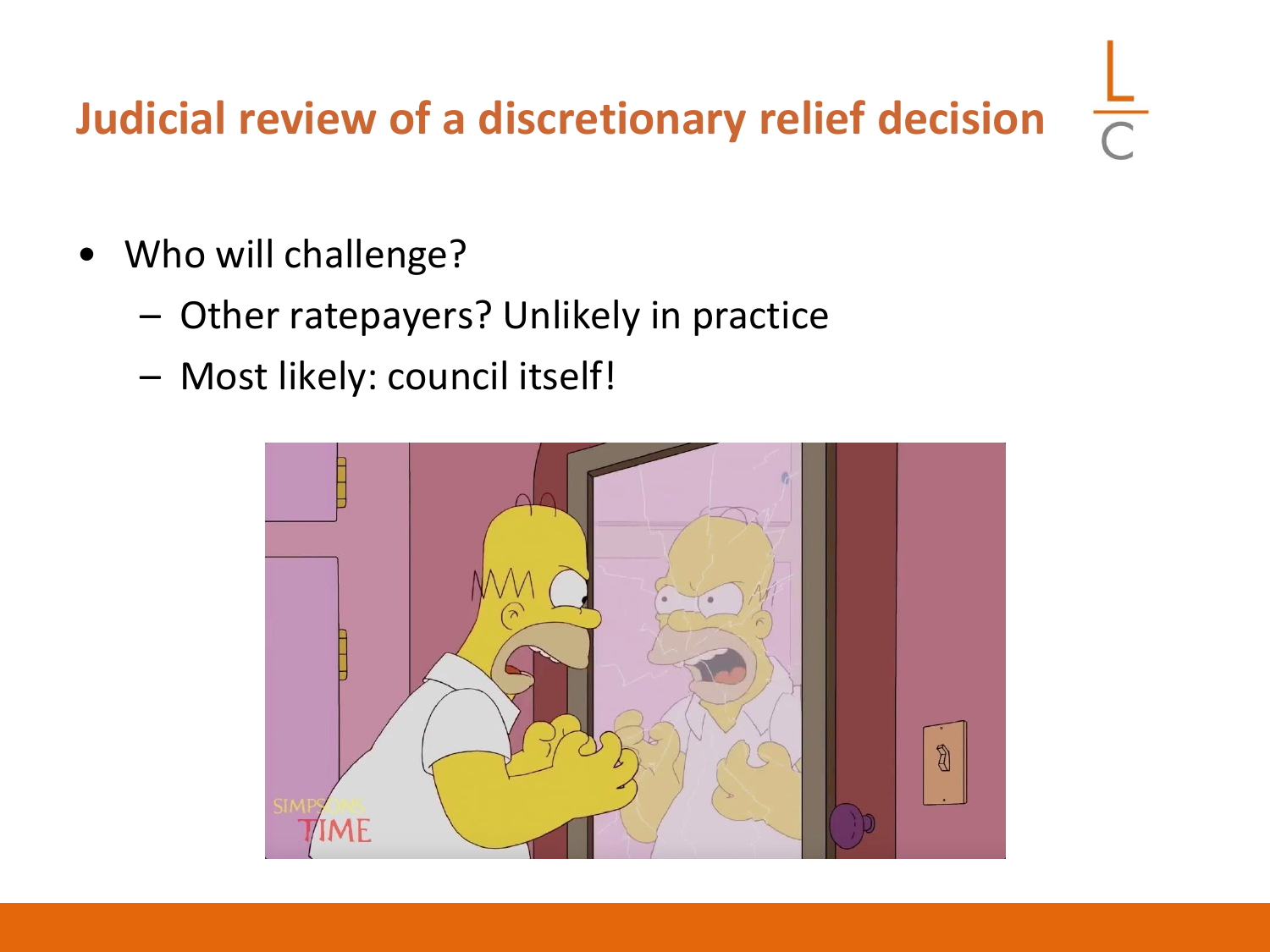#### **What if no judicial review?**

- Basic principle of public law: a decision is presumed to be valid until it has been quashed by the Court: see *White v South Derbyshire District Council* [2012] EWHC 3495 (Admin) per Singh J (as he then was) at [25]-[36].
- Therefore, irrespective of fact that, if challenged, an above-de minimis decision would be likely to be quashed, it is assumed to be effective until quashed
- Billing authority can **revoke** decision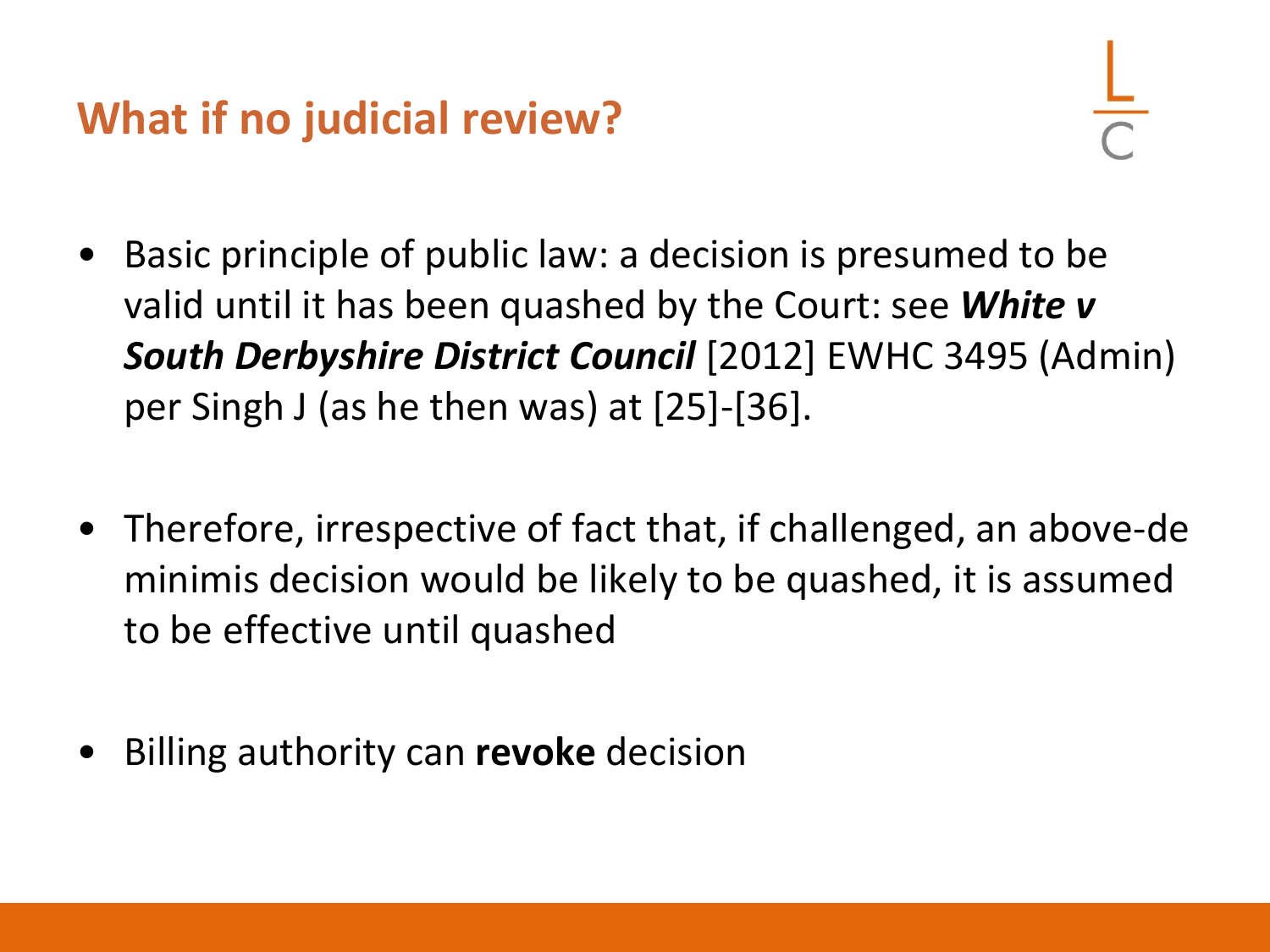#### **Revocation of a discretionary relief decision**

- Procedure is set out in Non-Domestic Rating (Discretionary Relief) Regulations 1989/1059:
	- Billing authority can only **revoke** a decision or vary a relief decision so as to increase chargeable amount:
		- so that revocation/variation takes effect at the expiry of a financial year; and
		- so that at least one year's notice of the revocation or variation is given
- **Therefore – billing authority in a difficult position if it makes a discretionary relief decision above** *de minimis* **limit**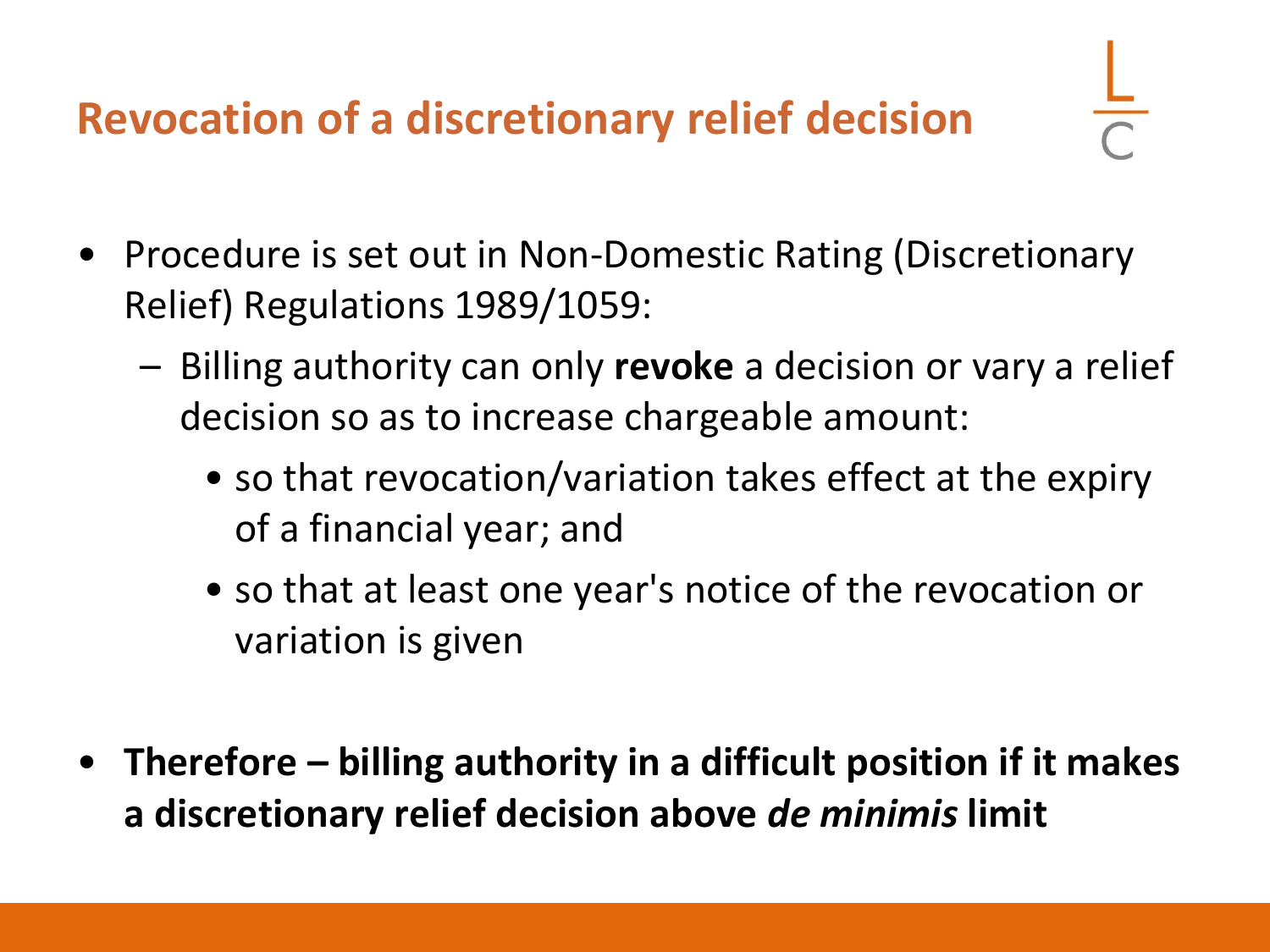**Notification requirements imposed by EU law**

- 
- Where a member state intends to grant *de minimis* assistance, it is required to
	- (a) inform the undertaking in question of the amount of aid and of its *de minimis* character;
	- (b) make express reference to the De Minimis Regulation; and
	- (c) obtain a declaration from the undertaking 'in written or electronic form' about any other aid that the undertaking has received which might fall within the De Minimis Regulation or other regulations providing exceptions to the prohibition on state aid

*Art.6(1), De Minimis Regulation*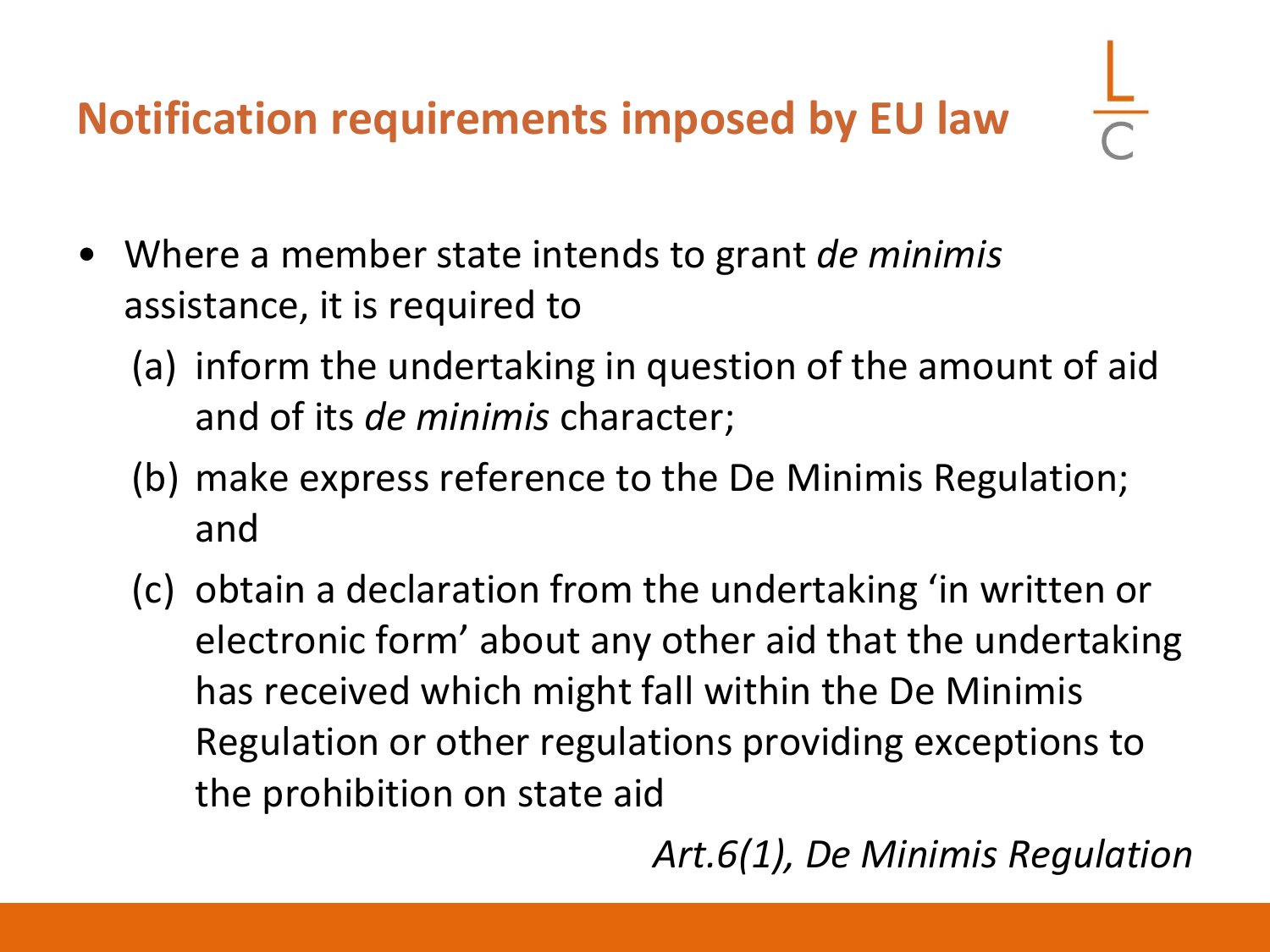#### **Notification requirements imposed by EU law**

- Relevance of these requirements:
	- If billing authority has failed to provide this information before making decision, or has been provided with information indicating a further grant would result in excess of de minimis limit: ratepayer in a stronger position in resisting attempt by billing authority to recover payment
	- If ratepayer has provided false/misleading information: council will be in a much stronger position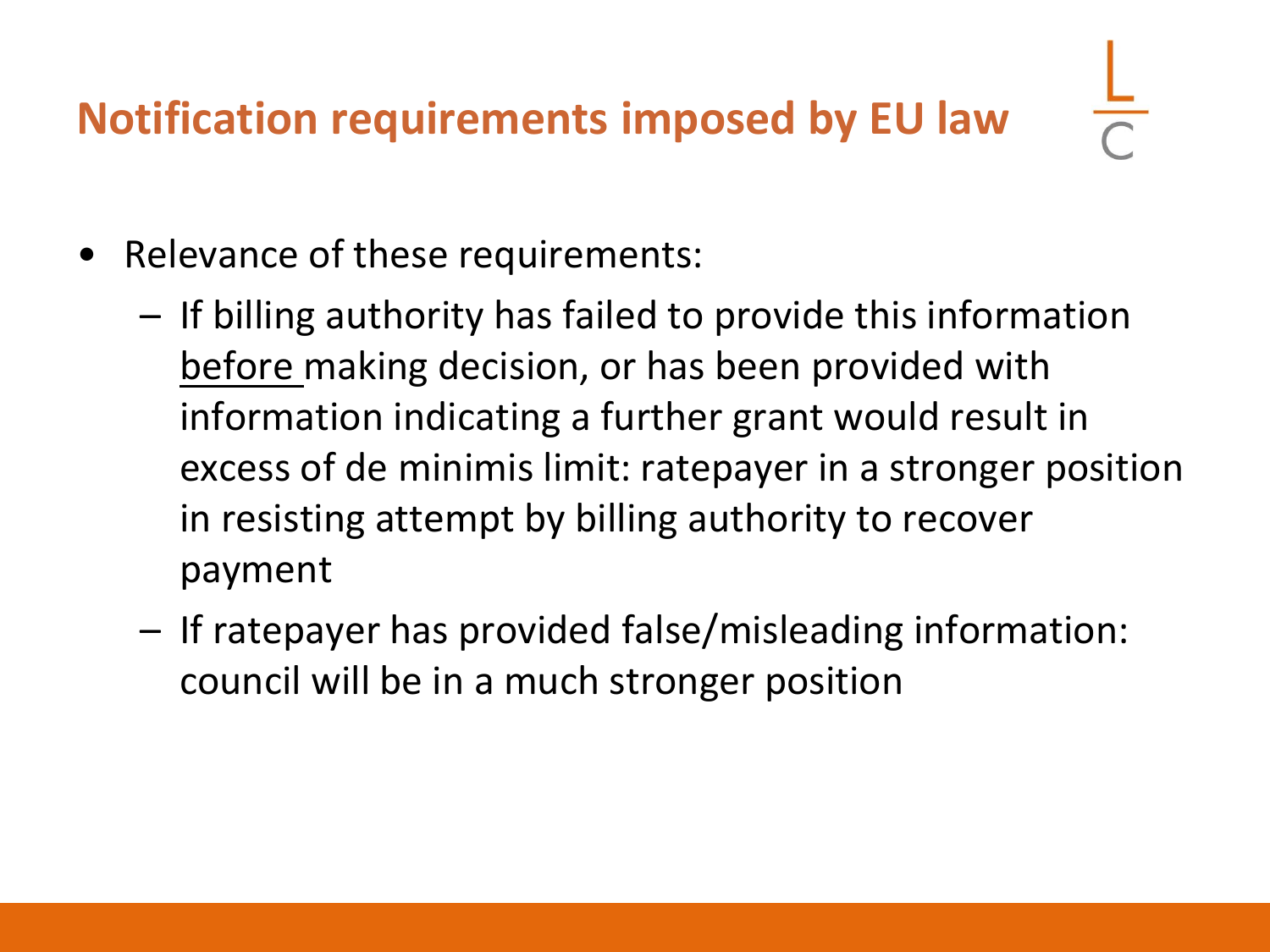# **Other potential state aid issues that could arise**

- No reason in principle why mandatory relief would not be subject to state aid prohibition/procedural requirements
	- De Minimis Regulation excludes undertakings in difficulty, e.g. insolvent companies, from the de minimis threshold. Any aid to such a company is potentially unlawful state aid
	- Empty rates relief for company subject to a winding-up order, in administration, or for liquidators: Reg 4(k)-(m), NDR (Unoccupied Property) Regulations 2008
- Assistance from the state that does not fall within the exemptions in the TFEU or associated regulations may still not constitute unlawful state aid by virtue of its failing to satisfy the definition of state aid.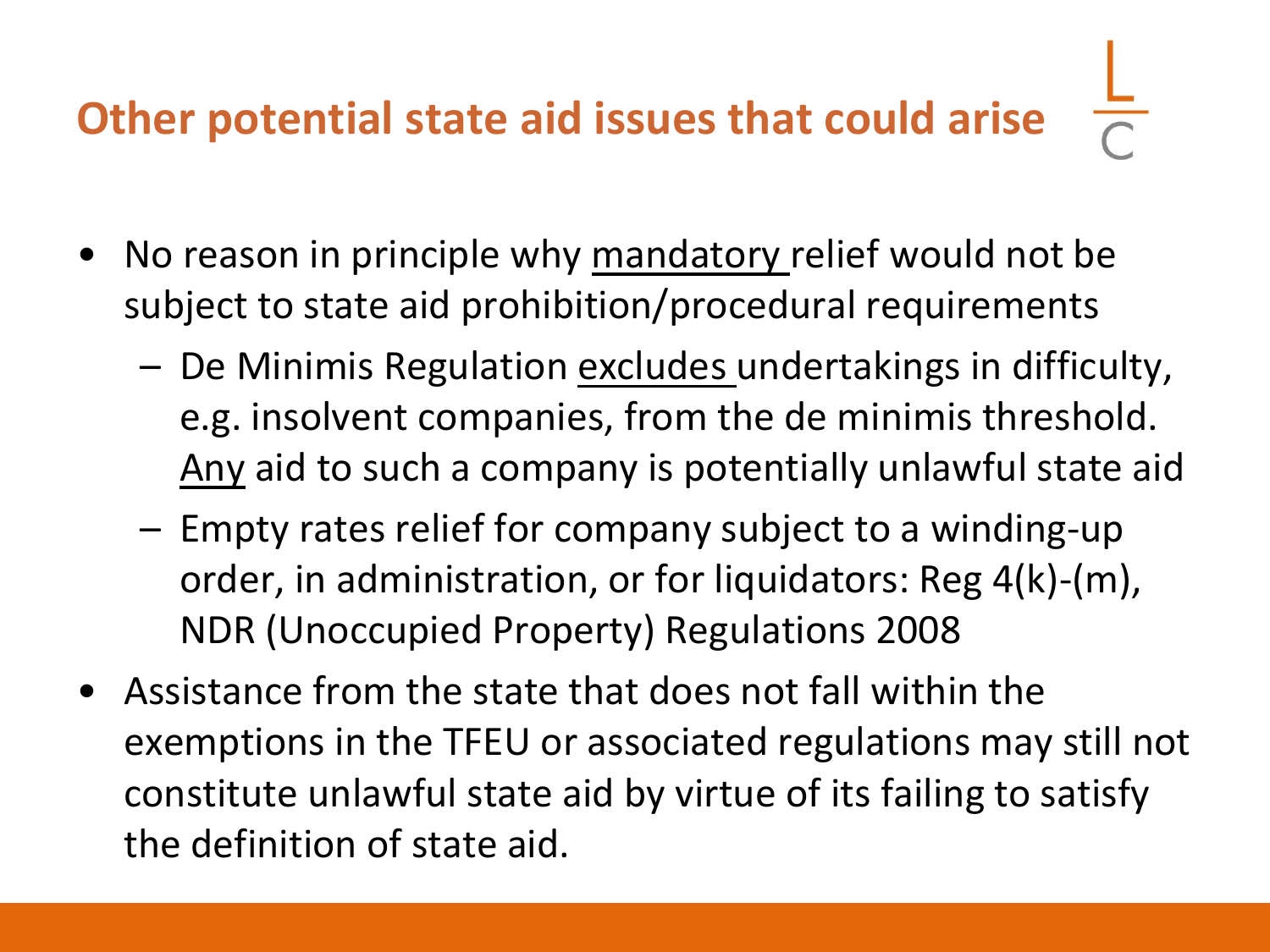#### **The future of state aid: Brexit**

- Before the House of Lords EU Committee, Ministers recently confirmed that the Government had not yet arrived at a settled State aid policy
- The *EU (Withdrawal) Bill* preserves a general prohibition on State aid without specifying what body would assume the Commission's current role of reviewing and approving compatible measures.
- Leader of the Labour Party has expressed concerns about compatibility of state aid prohibition with Labour plans for nationalisation of certain industries
- Therefore future regime will be [**insert answer here**]